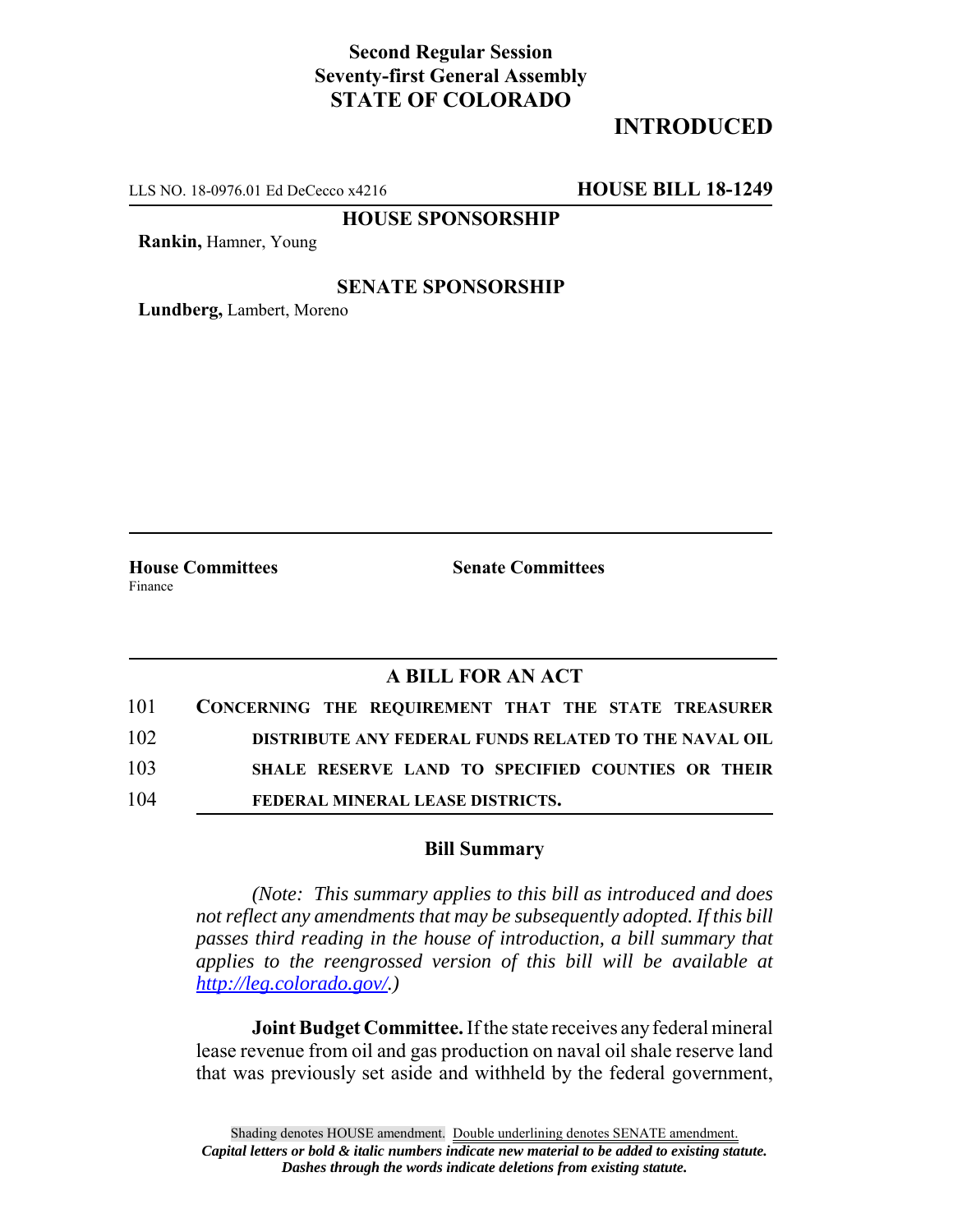then instead of depositing the money in the mineral leasing fund the state treasurer is required to distribute the money to the following counties or a related federal mineral lease district, if applicable:

- ! 40% to Garfield county;<br>! 40% to Rio Blanco coun
- ! 40% to Rio Blanco county;<br>
10% to Mesa county: and
- ! 10% to Mesa county; and
- ! 10% to Moffat county.

The "Federal Mineral Lease District Act" is amended to permit these distributions to be made to a federal mineral lease district, if one exists, on behalf of a county.

| Be it enacted by the General Assembly of the State of Colorado:              |
|------------------------------------------------------------------------------|
| <b>SECTION 1.</b> In Colorado Revised Statutes, 30-20-1303, amend            |
| $(3)$ as follows:                                                            |
| 30-20-1303. Definitions. As used in this part 13, unless the                 |
| context otherwise requires:                                                  |
| (3) "Funding" means the direct distribution of moneys MONEY                  |
| from the local government mineral impact fund to counties as described       |
| in section 34-63-102 $(5.4)(c)$ C.R.S., OR A DISTRIBUTION TO THE COUNTY      |
| IN ACCORDANCE WITH SECTION 34-63-104 (3).                                    |
| SECTION 2. In Colorado Revised Statutes, 30-20-1304, amend                   |
| $(4)$ as follows:                                                            |
| 30-20-1304. Power to create federal mineral lease districts.                 |
| (4) No later than the first business day after the adoption of a resolution, |
| the county clerk and recorder shall transmit a certified copy of the         |
| resolution to the executive director of the department of local affairs, who |
| shall, upon receipt of the certified copy of the resolution, allocate all    |
| future funding directly to the district. THE STATE TREASURER SHALL           |
| ALLOCATE ALL FUNDING IN ACCORDANCE WITH SECTION 34-63-104 (3)                |
| DIRECTLY TO THE DISTRICT.                                                    |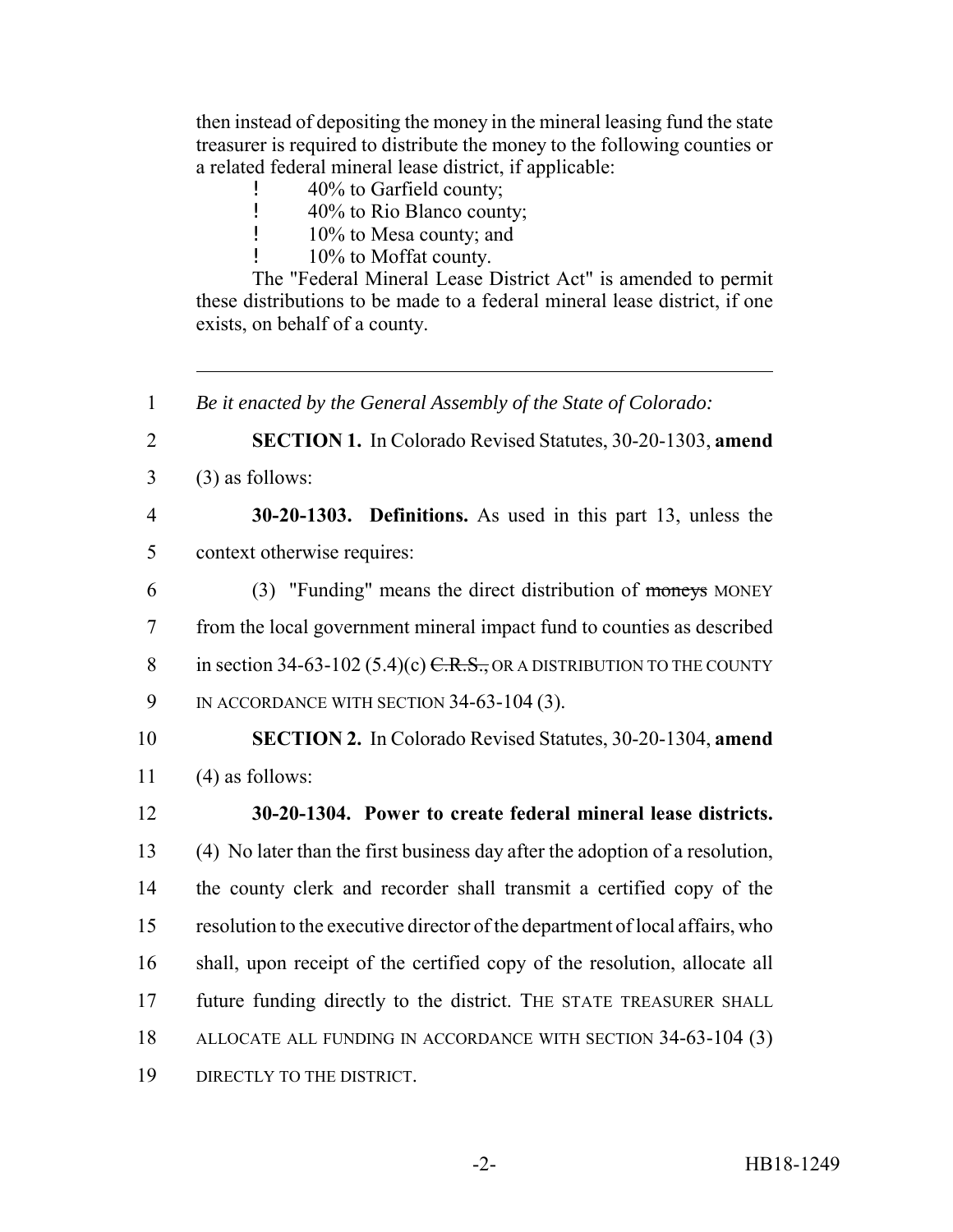**SECTION 3.** In Colorado Revised Statutes, 34-63-104, **add** (3) as follows:

 **34-63-104. Special funds relating to oil shale lands - naval oil shale reserves - distribution to local governments - legislative declaration.** (3) (a) THE GENERAL ASSEMBLY HEREBY FINDS AND DECLARES THAT:

 (I) COLORADO IS THE LOCATION OF TWO FEDERAL NAVAL OIL 8 SHALE RESERVES (NOSR), NUMBERS 1 AND 3;

 (II) CONGRESS PASSED THE FEDERAL "TRANSFER ACT", CODIFIED AT 10 U.S.C. SEC. 7439, AS AMENDED, WHICH TRANSFERRED ADMINISTRATIVE JURISDICTION OVER NOSR 1 AND 3 FROM THE UNITED STATES SECRETARY OF ENERGY TO THE UNITED STATES SECRETARY OF 13 THE INTERIOR AND REQUIRES THE SECRETARY OF THE INTERIOR TO MANAGE THE TRANSFERRED LANDS THROUGH THE FEDERAL BUREAU OF LAND MANAGEMENT;

 (III) THE FEDERAL "TRANSFER ACT" FURTHER SPECIFIED THAT ROYALTIES COLLECTED FROM NOSR 1 AND 3 WOULD BE PLACED IN THE UNITED STATES TREASURY AND NOT DISTRIBUTED TO THE STATE UNTIL THERE WAS ENOUGH MONEY IN THE TREASURY TO REIMBURSE THE UNITED STATES FOR PREVIOUS COSTS INCURRED RELATING TO THE TRANSFERRED LANDS AND TO PROVIDE FOR CLEANUP OF THE ANVIL POINTS SITE AT NOSR 3;

**(IV)** AS A RESULT, MORE THAN ONE HUNDRED THIRTEEN MILLION DOLLARS WAS WITHHELD FROM DISTRIBUTION TO THE STATE FROM 1997 TO 2008, AND THIS AMOUNT FAR EXCEEDED THE AMOUNT NEEDED FOR THE REIMBURSEMENT AND THE CLEANUP;

**(V) APPROXIMATELY EIGHTY MILLION DOLLARS OF THESE FUNDS**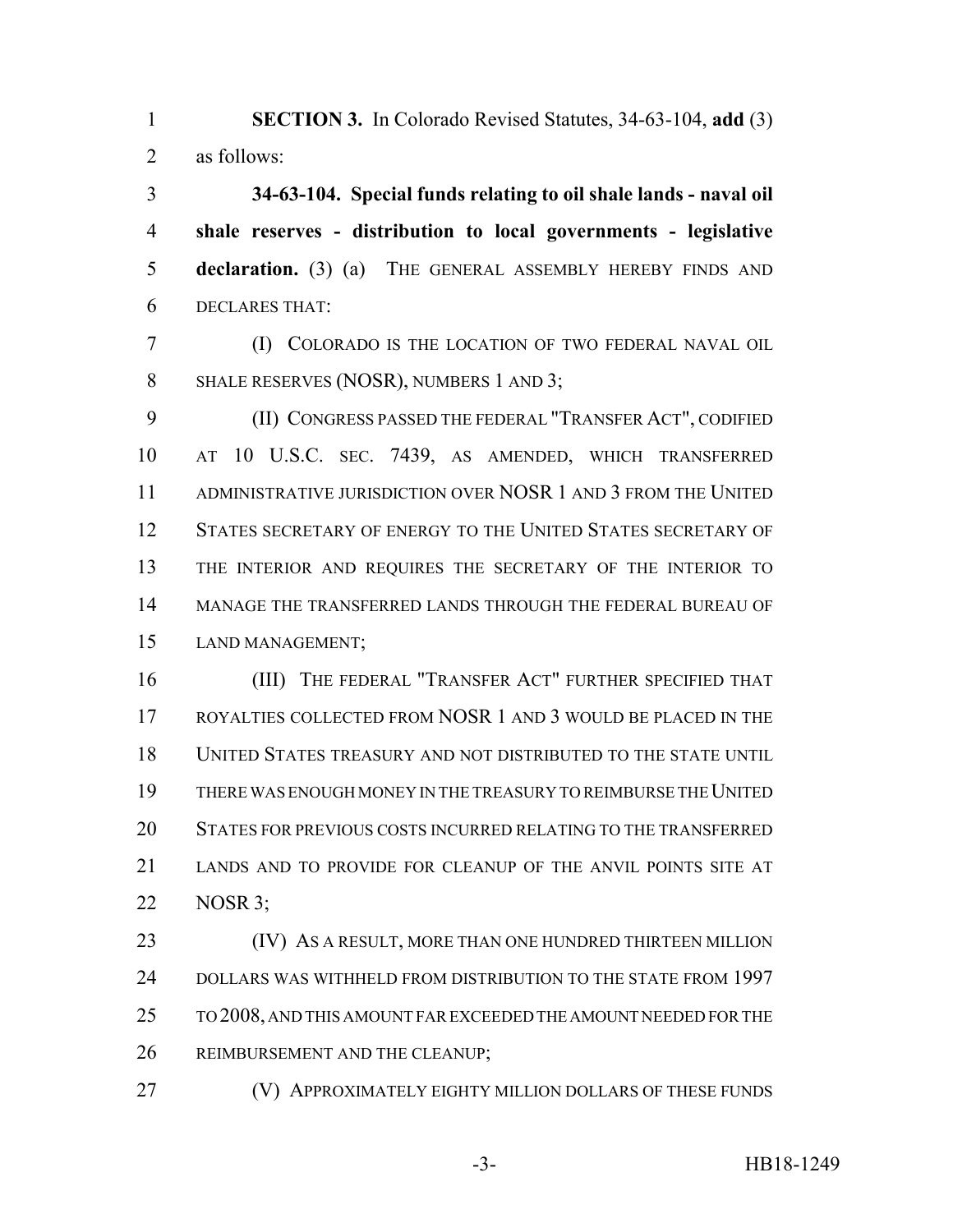HAS BEEN SPENT;

 (VI) IT IS ANTICIPATED THAT A PORTION OF THE WITHHELD MONEY MAY SOON BE DISBURSED TO THE STATE;

 (VII) GARFIELD, RIO BLANCO, MESA, AND MOFFAT COUNTIES MADE SIGNIFICANT EXPENDITURES TO ADDRESS THE IMPACTS OF THE OPERATION OF THE ANVIL POINTS SITE AND THE MINERAL EXTRACTION FROM WHICH THE WITHHELD MONEY WAS DERIVED, BUT HAVE NOT RECEIVED ANY STATE OR FEDERAL MONEY AS REIMBURSEMENT; AND

 (VIII) THE COUNTIES HAVE BEEN INSTRUMENTAL IN THE RELEASE 10 OF THE WITHHELD MONEY.

 (b) IF THE STATE RECEIVES ANY MONEY IN ACCORDANCE WITH THE FEDERAL "MINERAL LANDS LEASING ACT" OF FEBRUARY 25, 1920, AS AMENDED, THAT WAS PREVIOUSLY SET ASIDE AND WITHHELD BY THE FEDERAL GOVERNMENT IN ACCORDANCE WITH 10 U.S.C. SEC. 7439, AS AMENDED, THEN THE STATE TREASURER SHALL DISTRIBUTE THE MONEY TO THE FOLLOWING COUNTIES OR RELATED FEDERAL MINERAL LEASE DISTRICTS, IF APPLICABLE:

18 (I) FORTY PERCENT TO GARFIELD COUNTY;

(II) FORTY PERCENT TO RIO BLANCO COUNTY;

**(III) TEN PERCENT TO MESA COUNTY; AND** 

**(IV) TEN PERCENT TO MOFFAT COUNTY.** 

 (c) THE STATE TREASURER SHALL CONSULT WITH THE DEPARTMENT OF LOCAL AFFAIRS TO DETERMINE WHETHER A COUNTY IDENTIFIED IN SUBSECTION (3)(b) OF THIS SECTION HAS CREATED A FEDERAL MINERAL LEASE DISTRICT IN ACCORDANCE WITH THE "FEDERAL MINERAL LEASE DISTRICT ACT", PART 13 OF ARTICLE 20 OF TITLE 30. IF 27 A COUNTY HAS CREATED A DISTRICT, THE STATE TREASURER SHALL